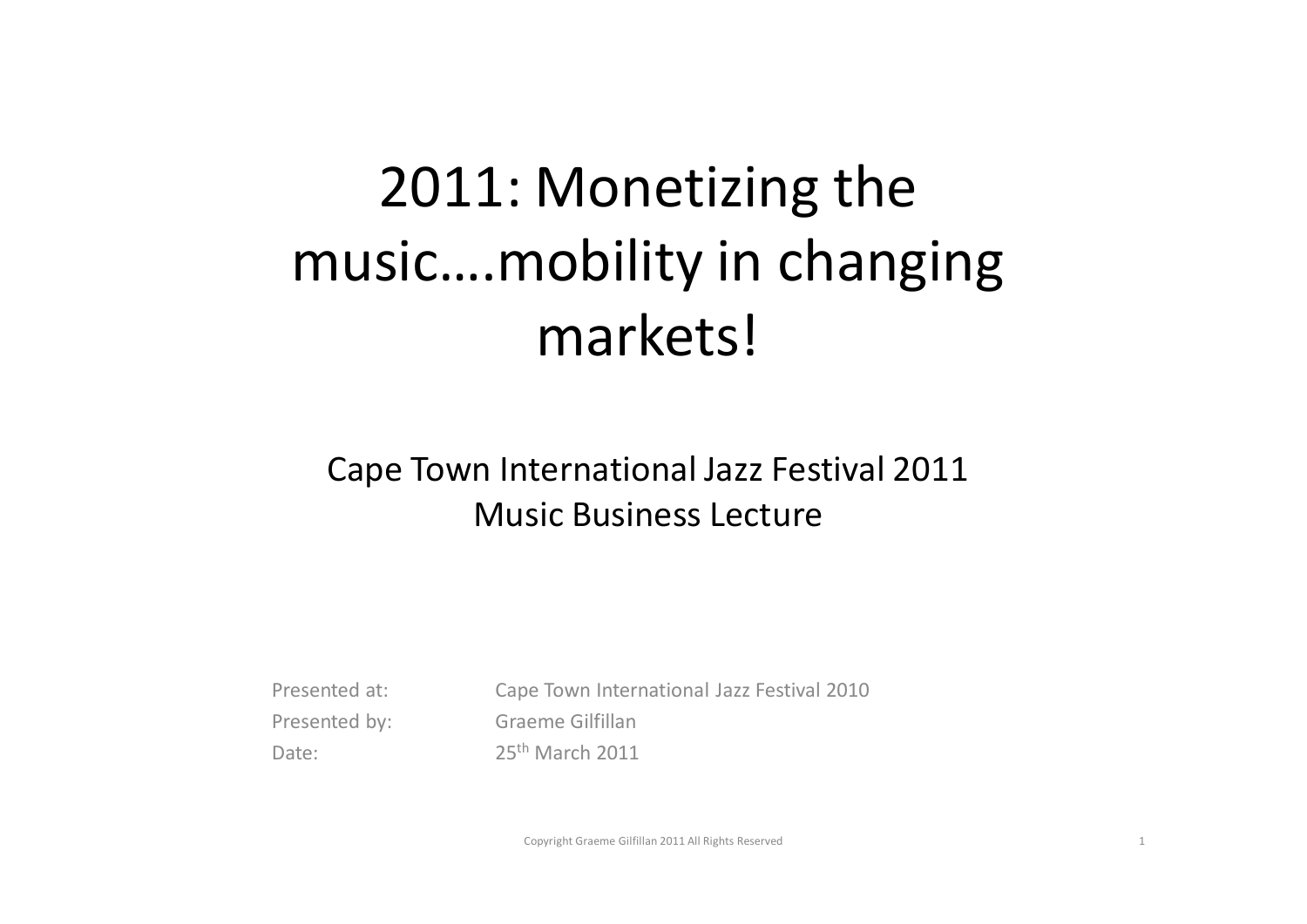#### **Contents**

- 1. 2011 State of affairs in SA Music Industry
- 2. Knowledge and its link to the music industry
- 3. The seven sectors of the music business
- 4. Convergence comes home
- 5. Impact of Convergence
- 6. The Public view of Convergence
- 7. Monetizing…………
- 8. Monetizing…………
- 9. Customer choice the ultimate outcome
- 10. Noise, and the rising relevance of the 'chuppie' the brand
- 11. So now...........what to do?
- 12. What is the future of the 'entertainment product'
- 13. Do's and don'ts
- 14. So where to focus? And why?
- 15. Exclusivity........a real value proposition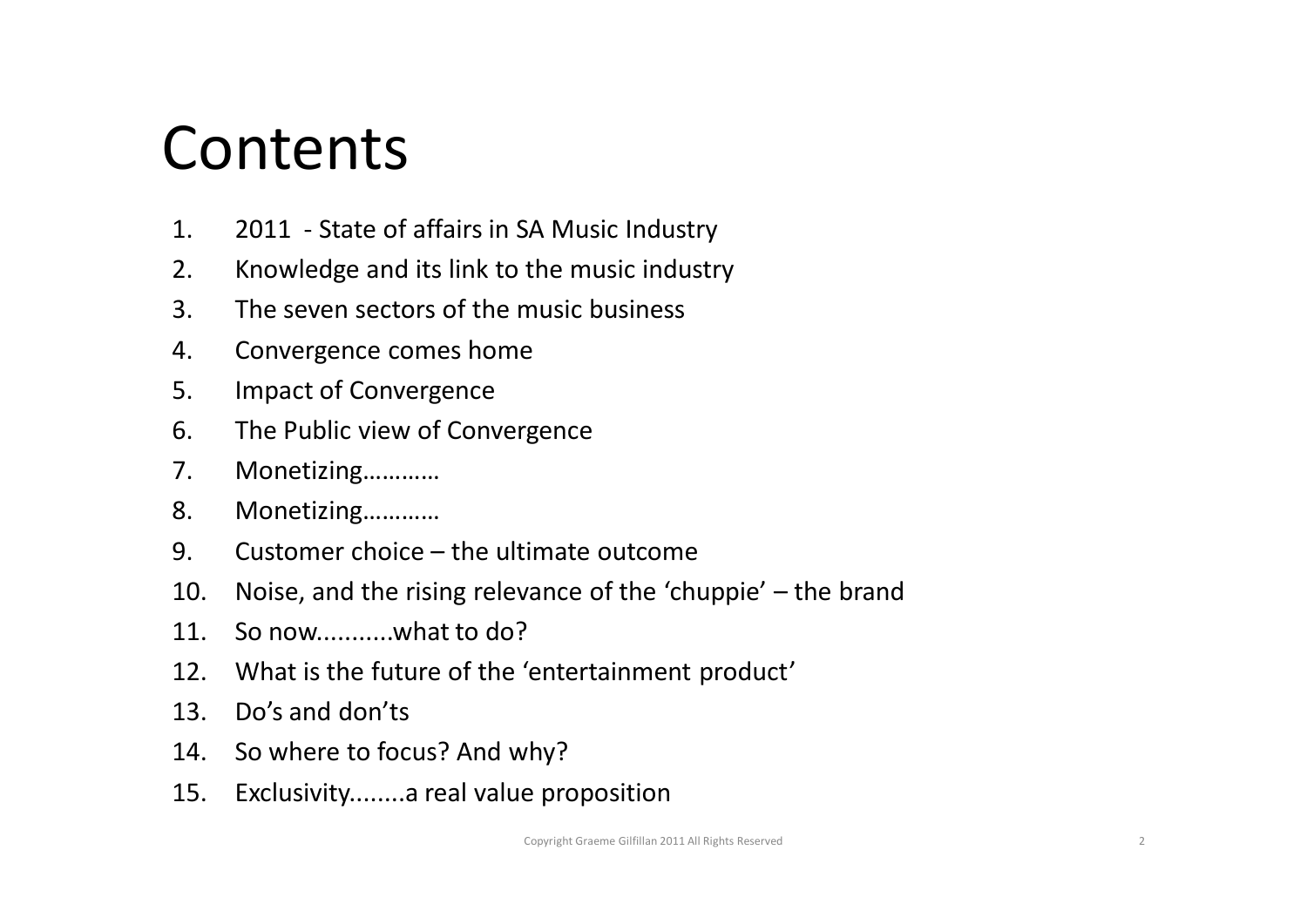# 2011 – State of Affairs in the SA Music Industry

- •Living with radical change and shifts
- • Typical earners like the selling of recording (CD'S) have tanked.....gone south....and never coming back
- $\bullet$ How one makes money in the business has again evolved
- •Marketing and the hunt for the customer…….
- $\bullet$ Performance and related sectors remain important income generators
- • Knowledge and skills have never been as important as now, and the you were lied to if ever you were told that "you are school leaver"
- $\bullet$ Digitization has converged...no pun.....in full force…….Customer choice rules
- • And the youth................where are the youth? House music…………Groove culture...dance...big..as in huge and the hunger for knowledge is serious
- •Talent is awesome
- • Hindered by not understanding the business ….take music for example…..its a rights business..as we will see
- $\bullet$ No knowledge of rights
- $\bullet$ English remains as dangerous as it ever was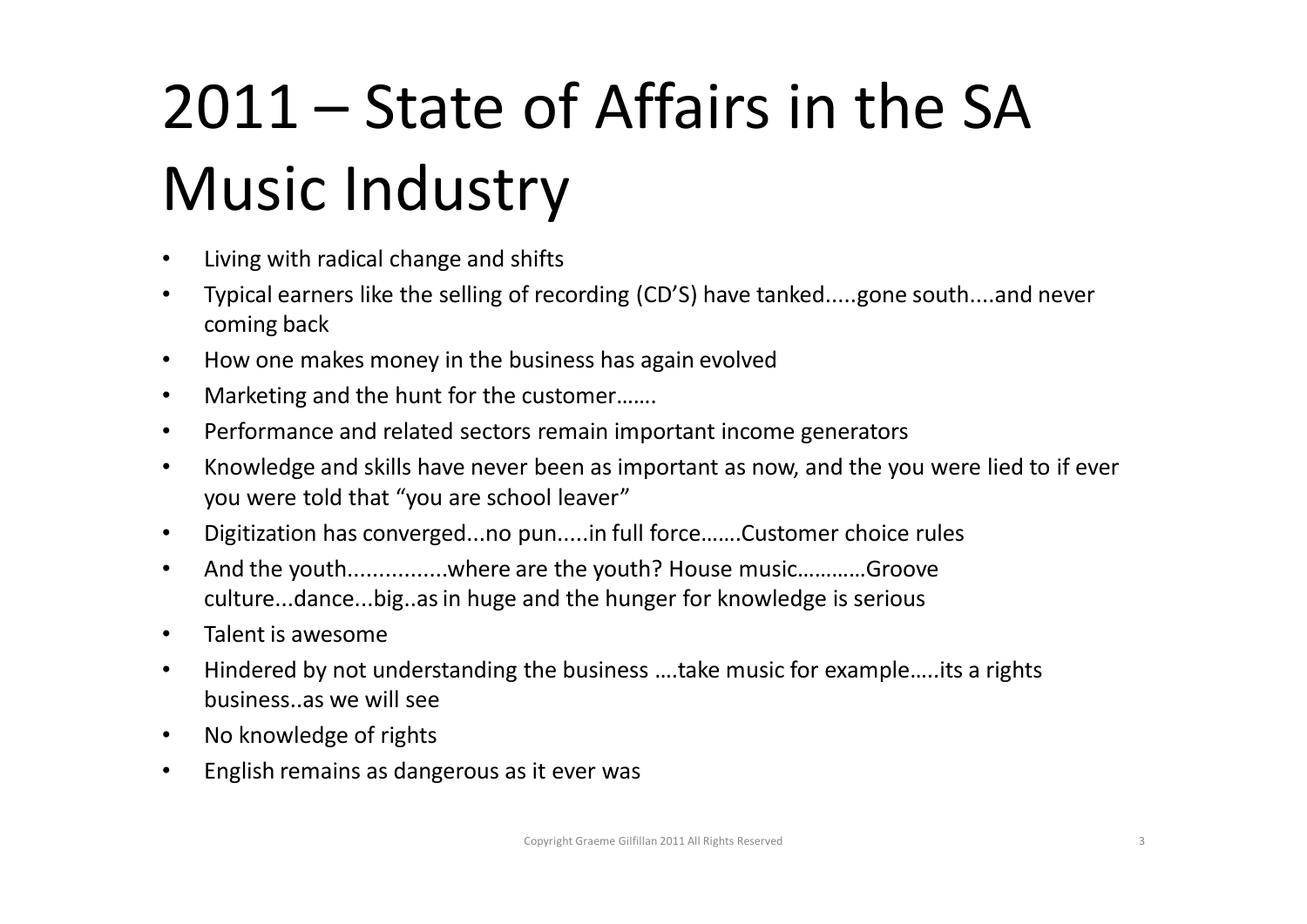### Knowledge and its links to the music industry



Copyright Graeme Gilfillan 2011 All Rights Reserved $\sim$  4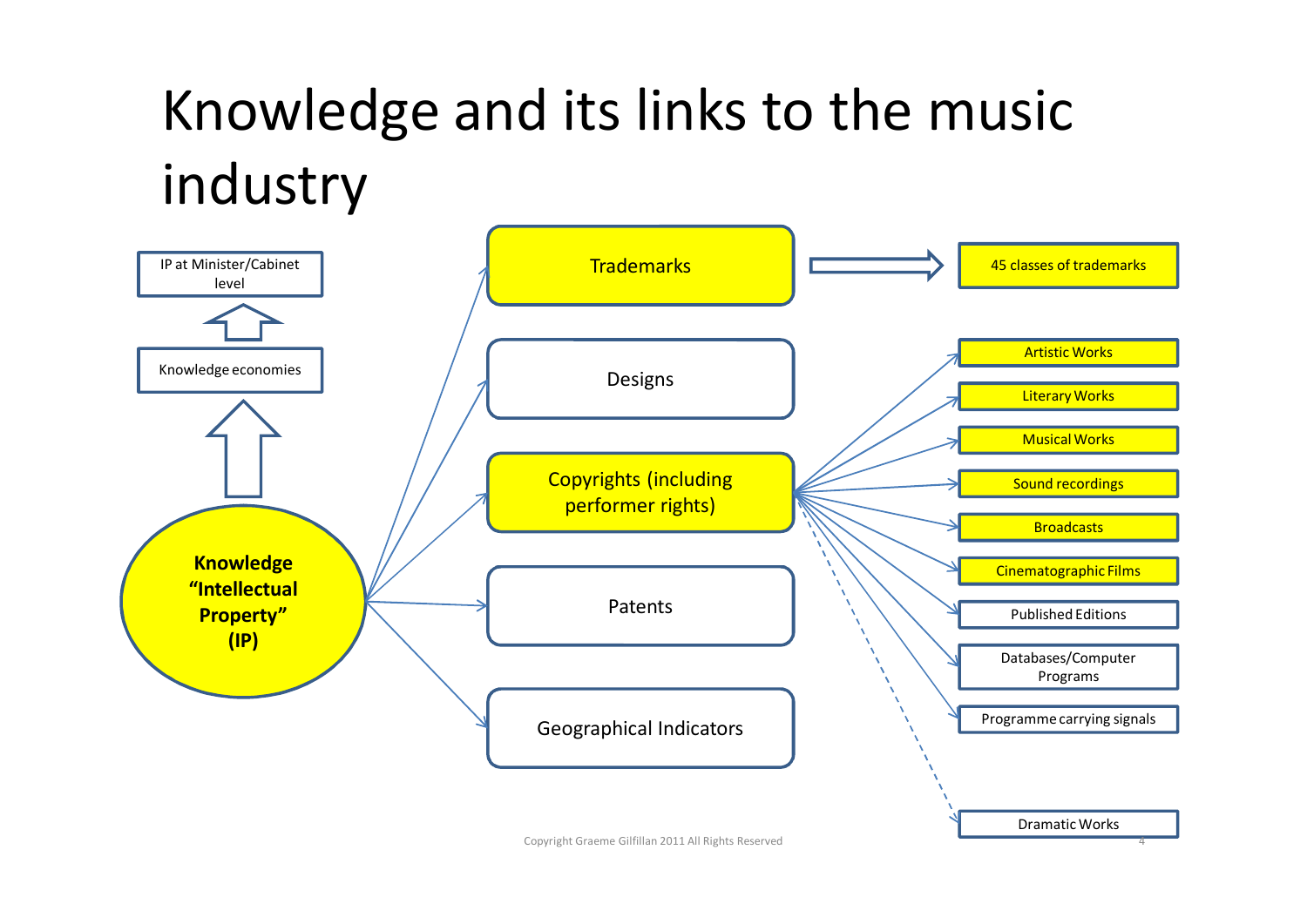### The Seven Sectors of the Music Business

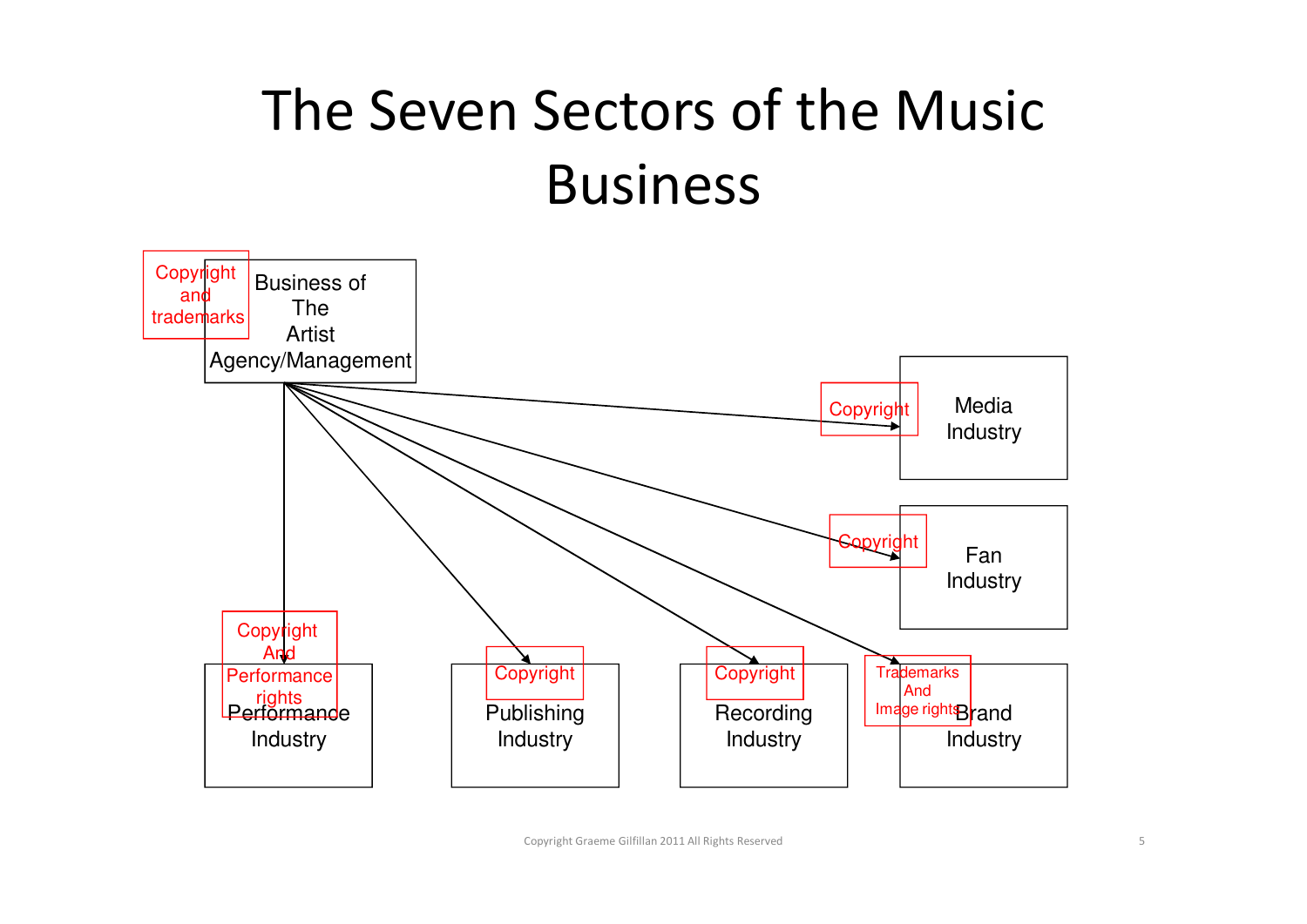#### Convergence comes home

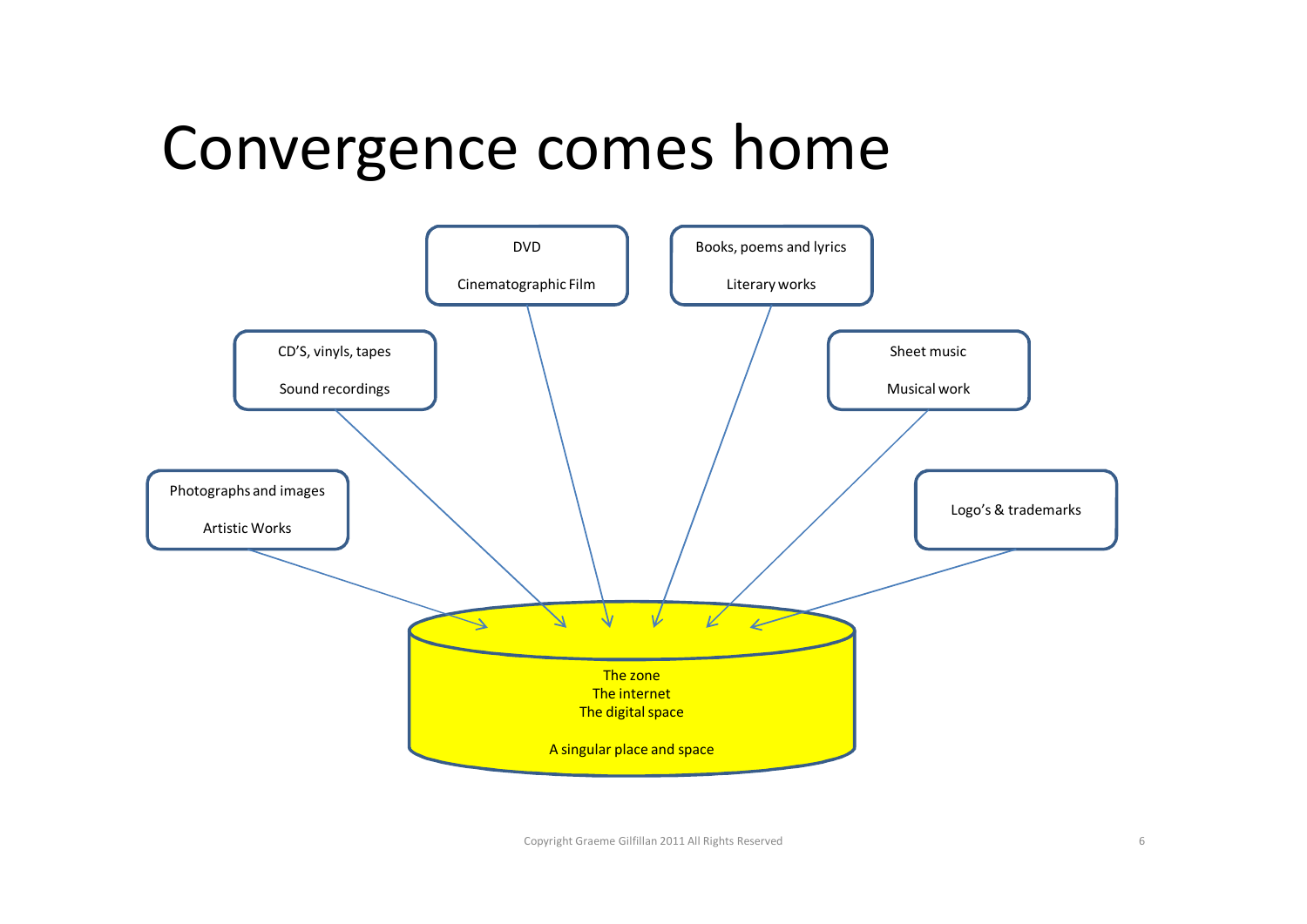# Impact of convergence

- $\bullet$ Uncontrollable copying
- Collapse in the CD selling market 30% year on year decline over 3  $\bullet$ years
- • Disappearance of the tangible..the touchy feely
	- The future of the CD.....or the lack of a future
- $\bullet$ Unlimited supply
- $\bullet$ Freefall spiral in price
- Value almost next to nil
- $\bullet$  A paradigm shift - "what sells is what can't be copied"
	- Being there.......
- $\bullet$  The ringtone ....a reality check
	- The EU/US experience and the role of ethics
	- Developing country's approach...
	- Callback tunz/welcome tones/ringback tunz
- •The flip and reverse between copying and performance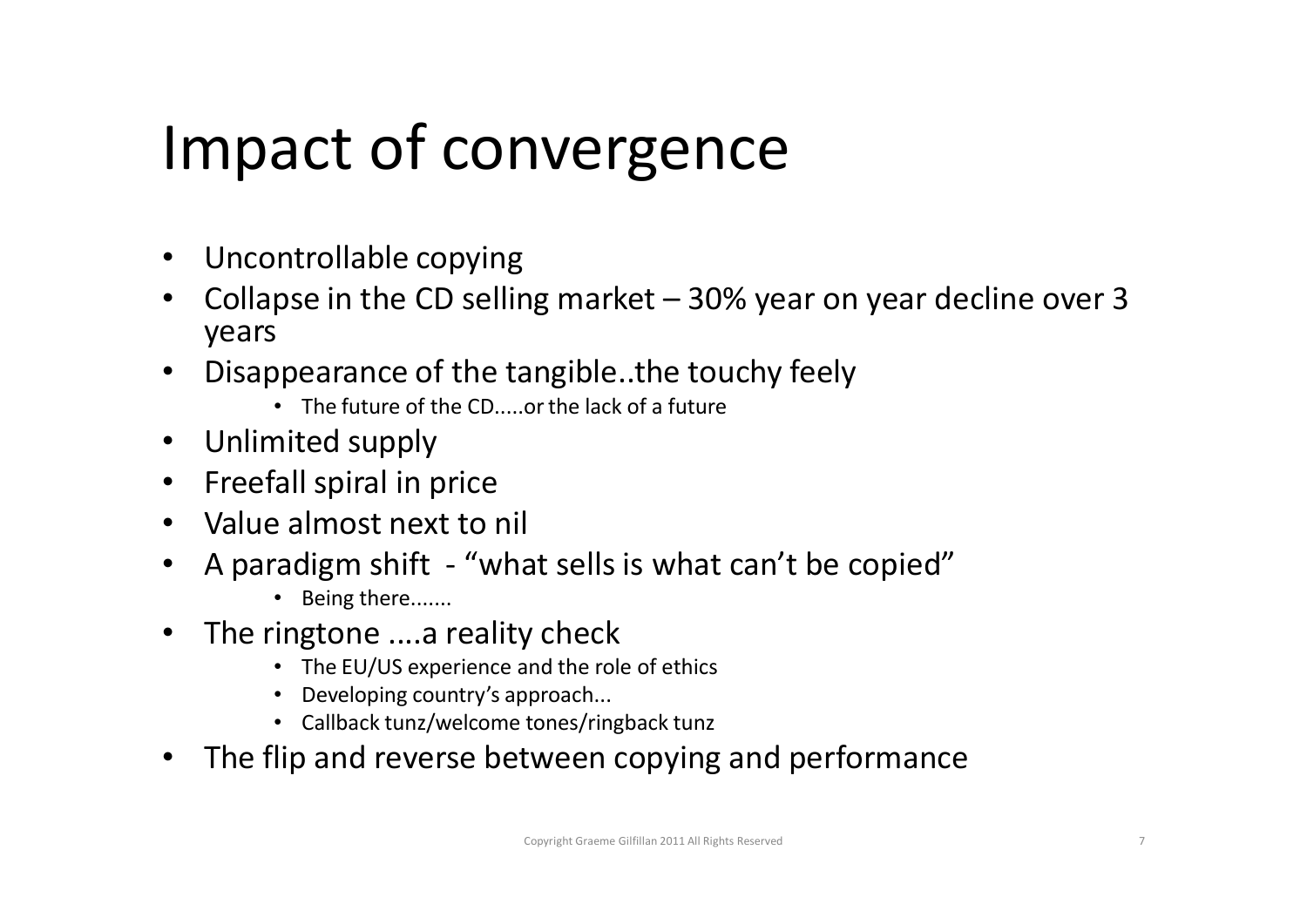### The public view of convergence

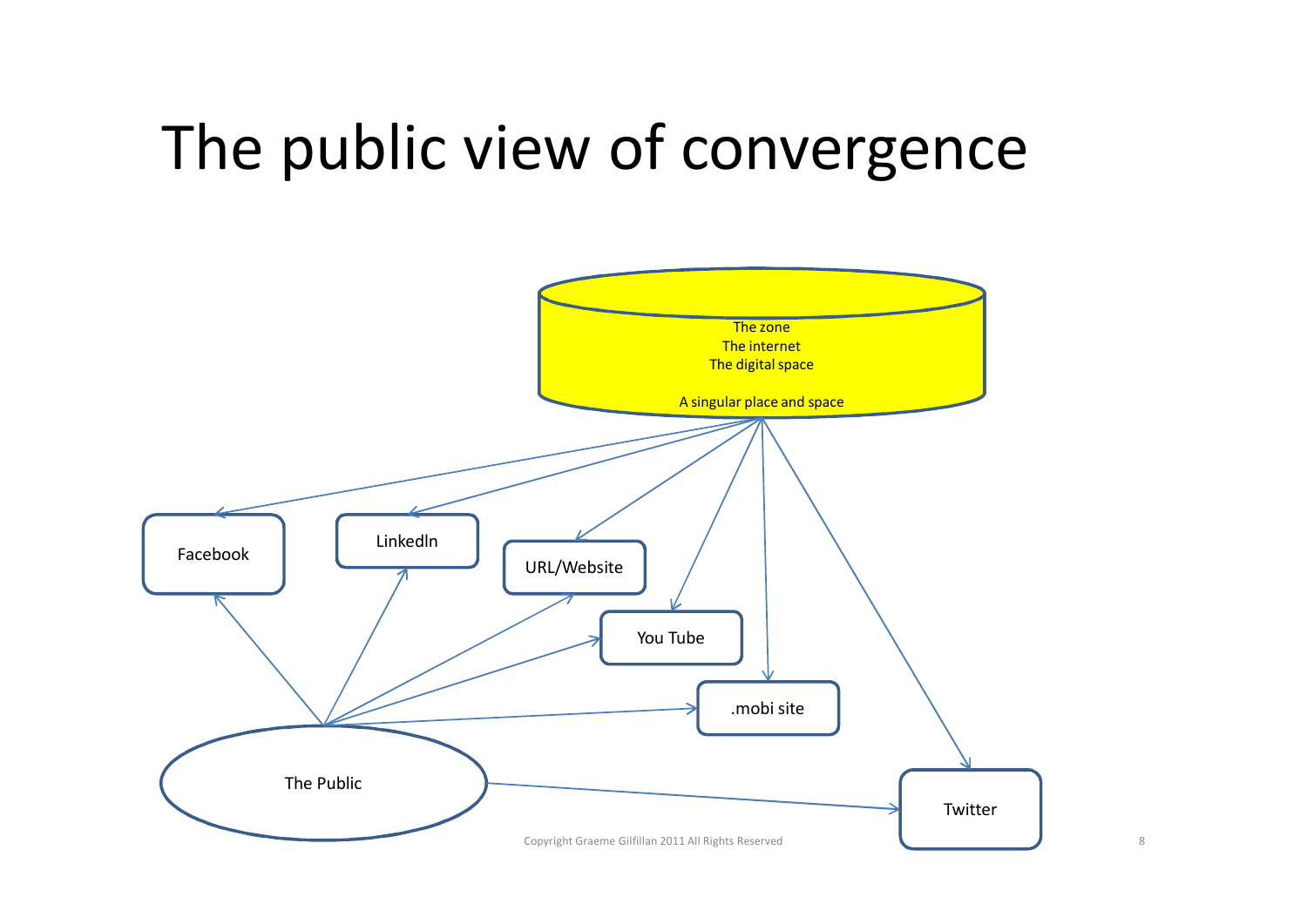#### Monetizing……

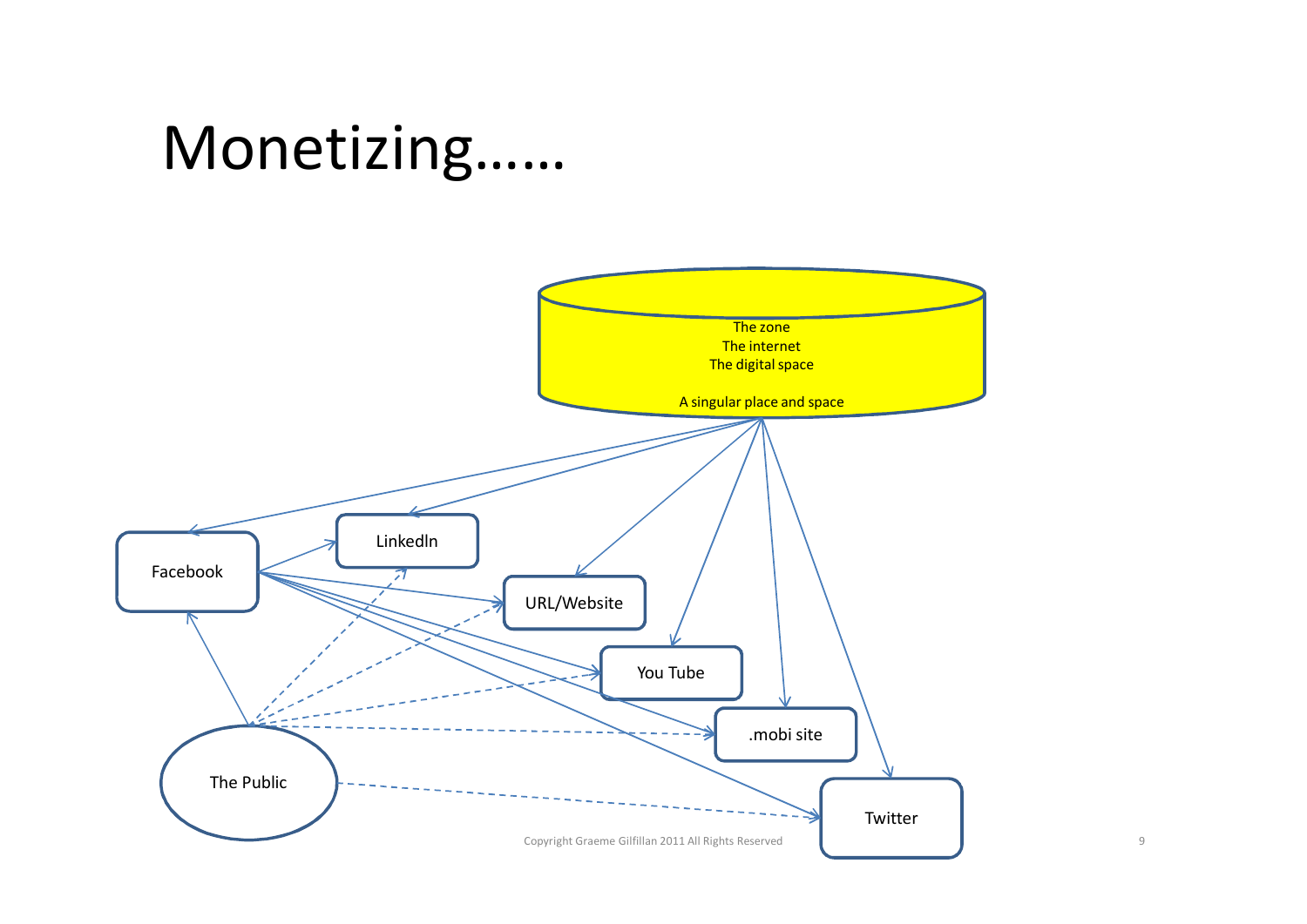#### Monetizing….

- By the track…..every song is a work of art
- $\bullet$ Respect the paperwork..make no mistakes
- $\bullet$  Communicate and connect…social networks and social media…..accessibility is critical to the customer..24/7
- $\bullet$  Creating something loved by all is a challenge not a compromise
- Exclusivity comes to play
- $\bullet$ Data is an issue….by the MEG….like interconnect fees
- • Remixes create new music, new territories….tours and form a critical feature of brand architecture
- $\bullet$ Respect the customer and their right to choose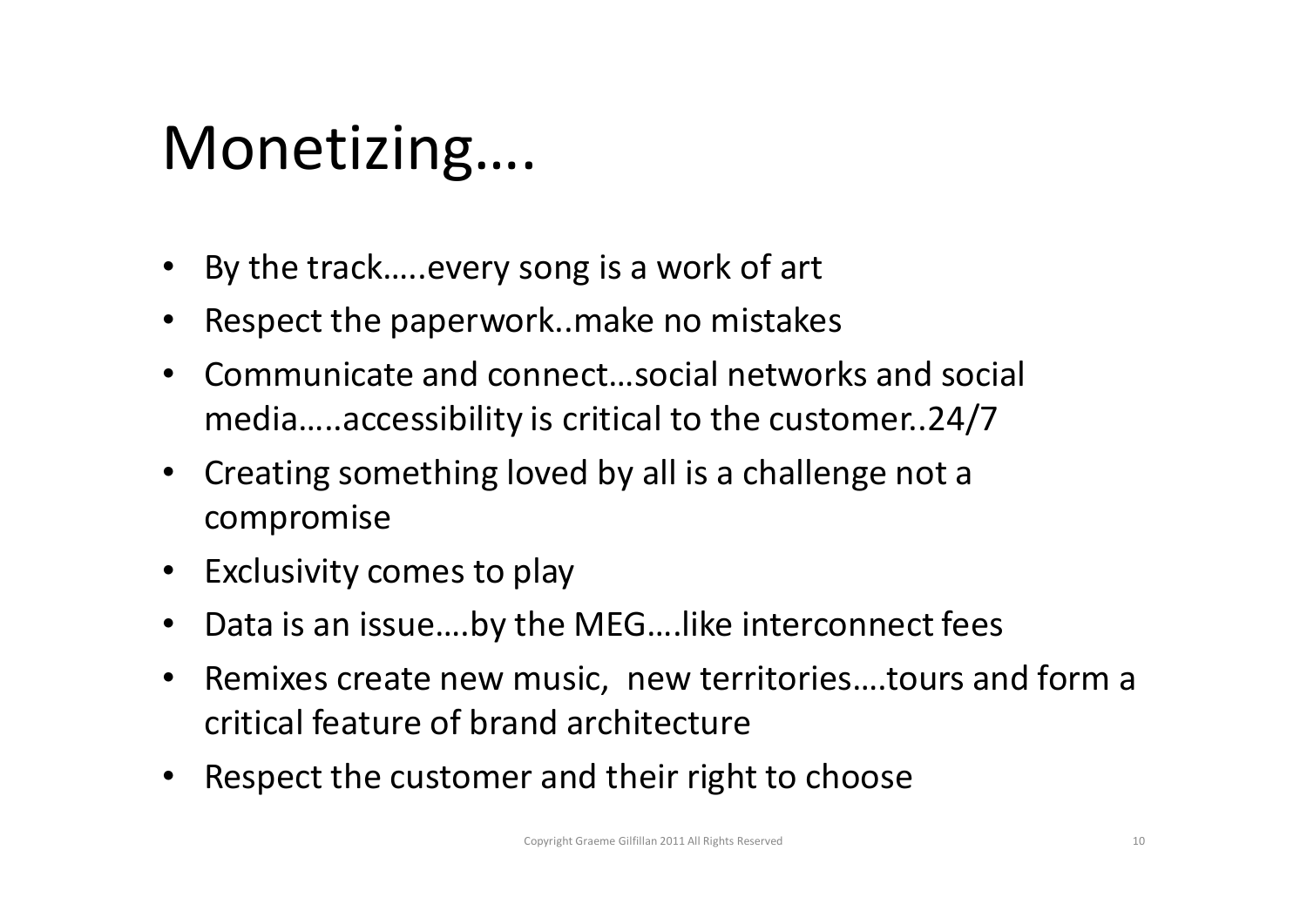## Customer Choice – the ultimate outcome

- The big winner....hands down is the customer...you and me
- The issue is choice...
- Where to go….
- What to buy, when to buy, where to buy, from whom to buy, and if to buy at all
- 24/7
- The future of boundaries....if any at all
- An electronic age of influence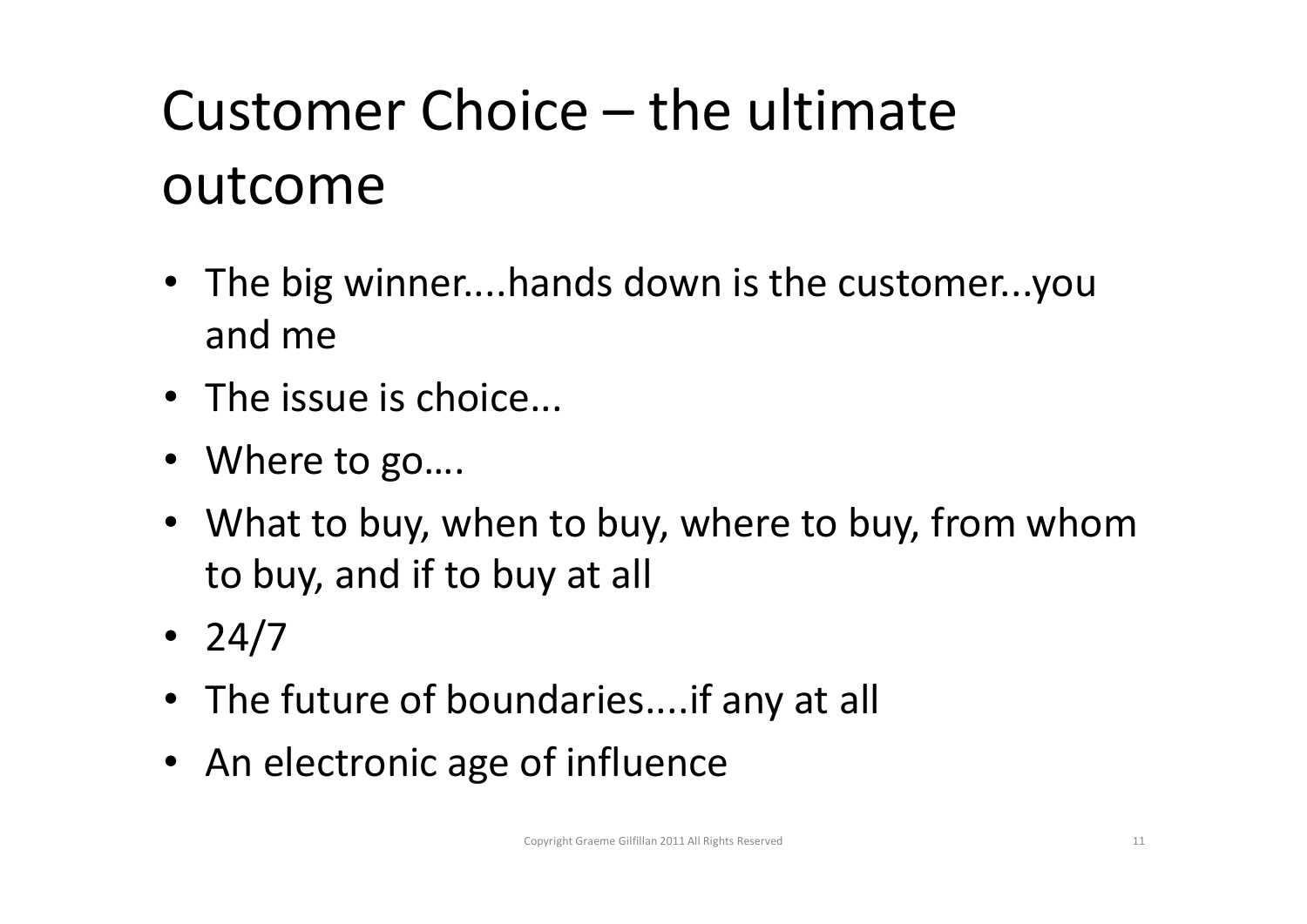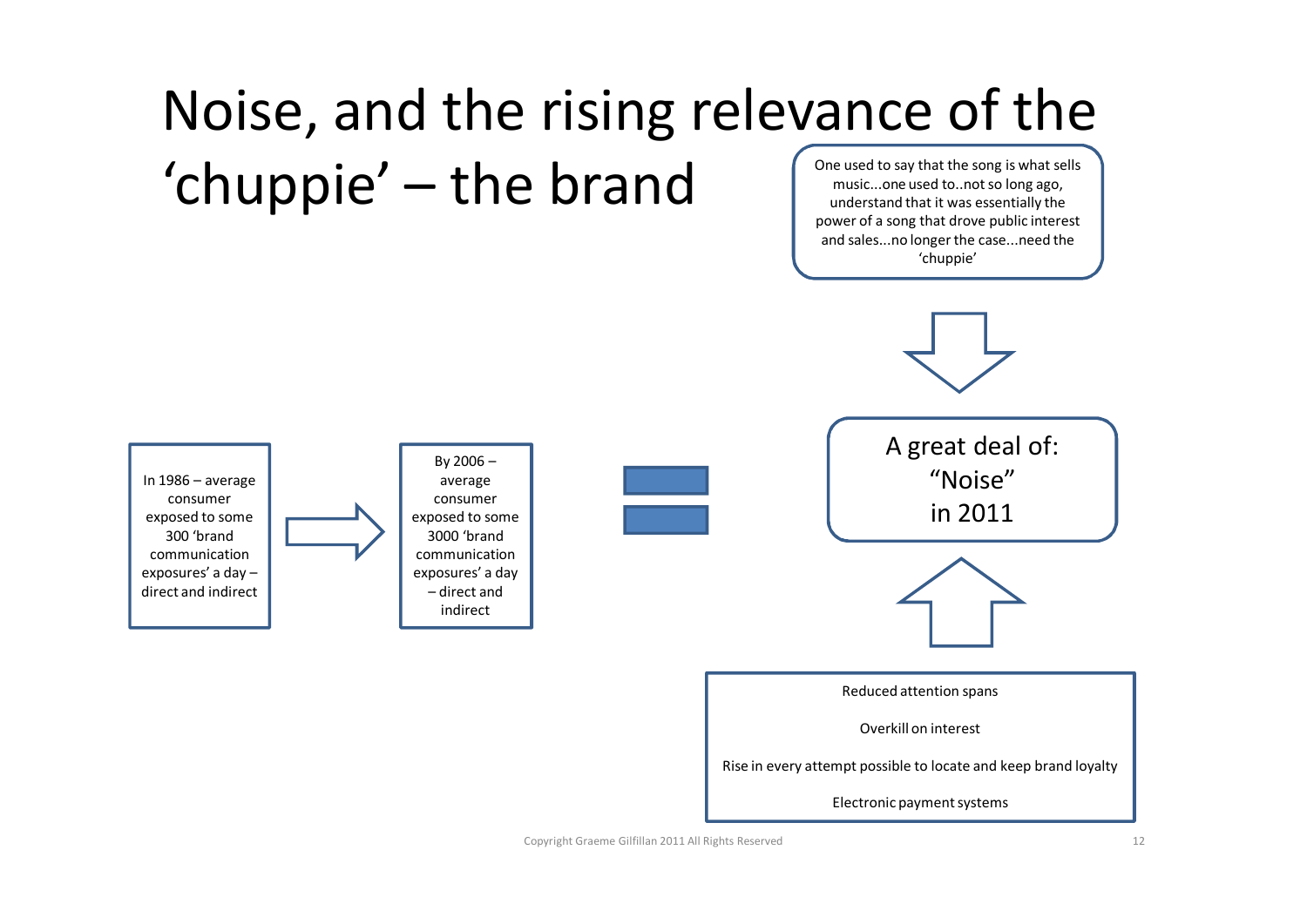#### So now.............what to do?



Copyright Graeme Gilfillan 2011 All Rights Reserved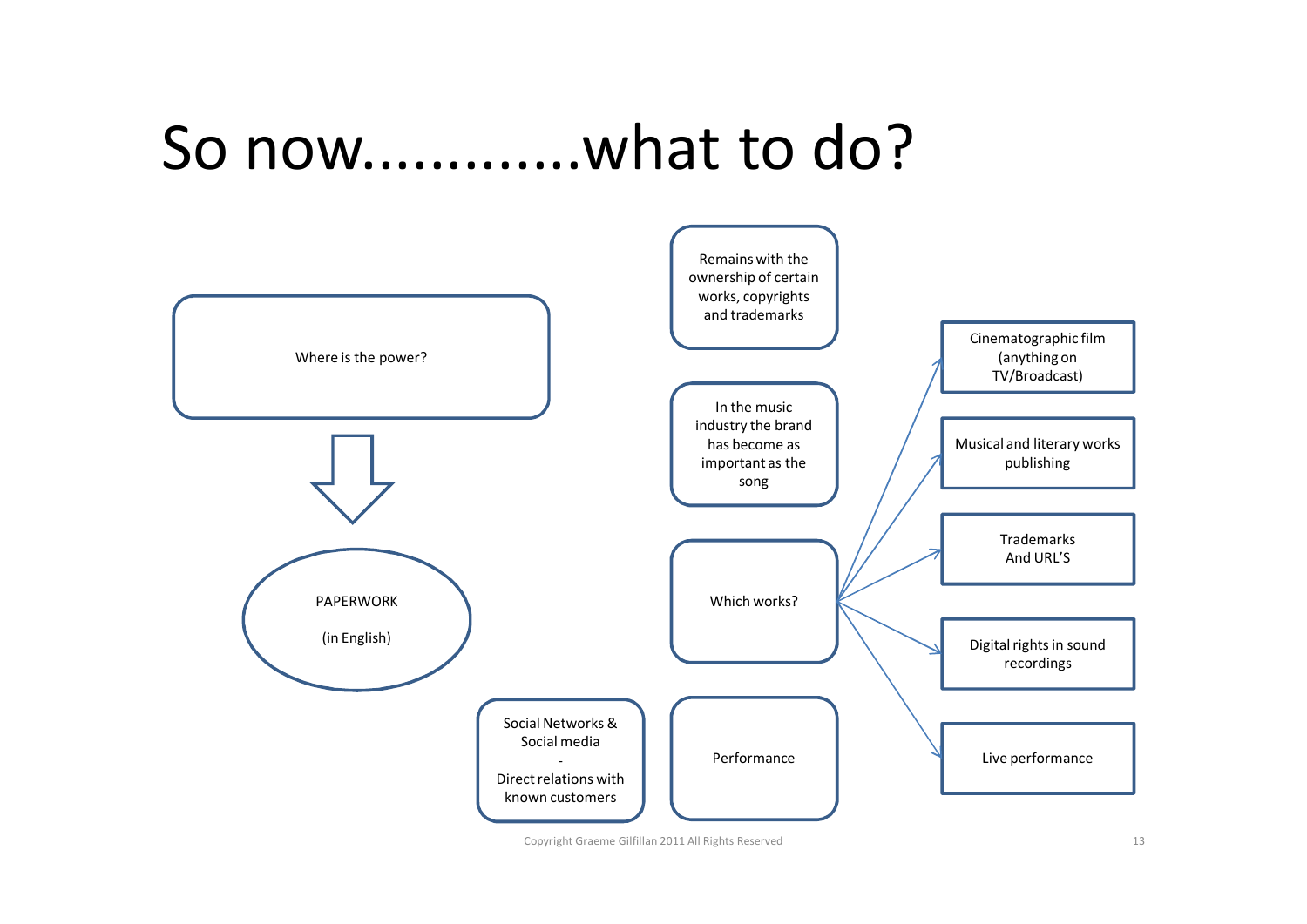# What is the future of 'entertainment product'

- Packaged goods
	- CD'S and DVD'S and tapes
- Digital/mobile
	- Downloads and tones
- Pay TV
	- The largest…
- Theatrical
	- cinemas
- • Games
	- Nintendo etc

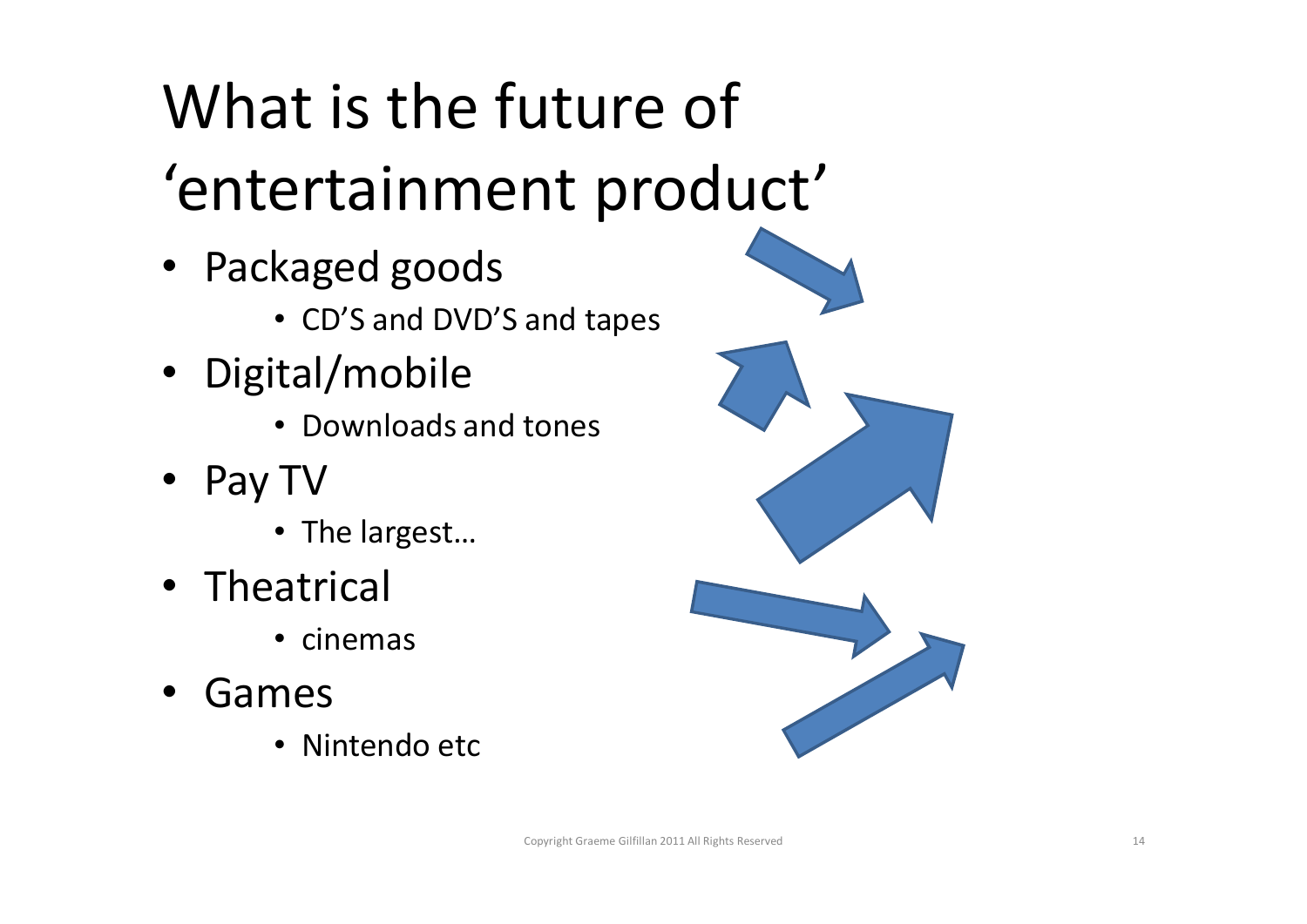#### Do's and Dont's

#### •Do

- Understand that the music business is first and foremost a rights business
- Separate out physical product and digital/mobile product deals.
- Have a relationship direct or indirect with the ownership of the underlying musical and literary works
- Own the URL of your brand
- Use Social Networks like Facebook for your fans/customers to find you
- Use exclusivity as a value proposition
- Be very careful of the English language•
- Record as cheaply as possible
- Use tech to the max
- Understand that many of your rights belong to those not yet born legacy issue

#### •Don't

- • Think the business is about "the expression of an idea'…i.e. films, records, books….etc….its about rights..copyrights, performers rights and other rights
- Distribute digital product through physical distribution
- •Bother owning a brand if you cant own the URL
- Make your best products non-exclusive
- Include digital in compilation licences
- Touch creative commons licenses....ever
- Try the DIY approach with everything
- Spend a lot of money making a recording
- Abuse technology
- Put your heirs into poverty, by signing away your rights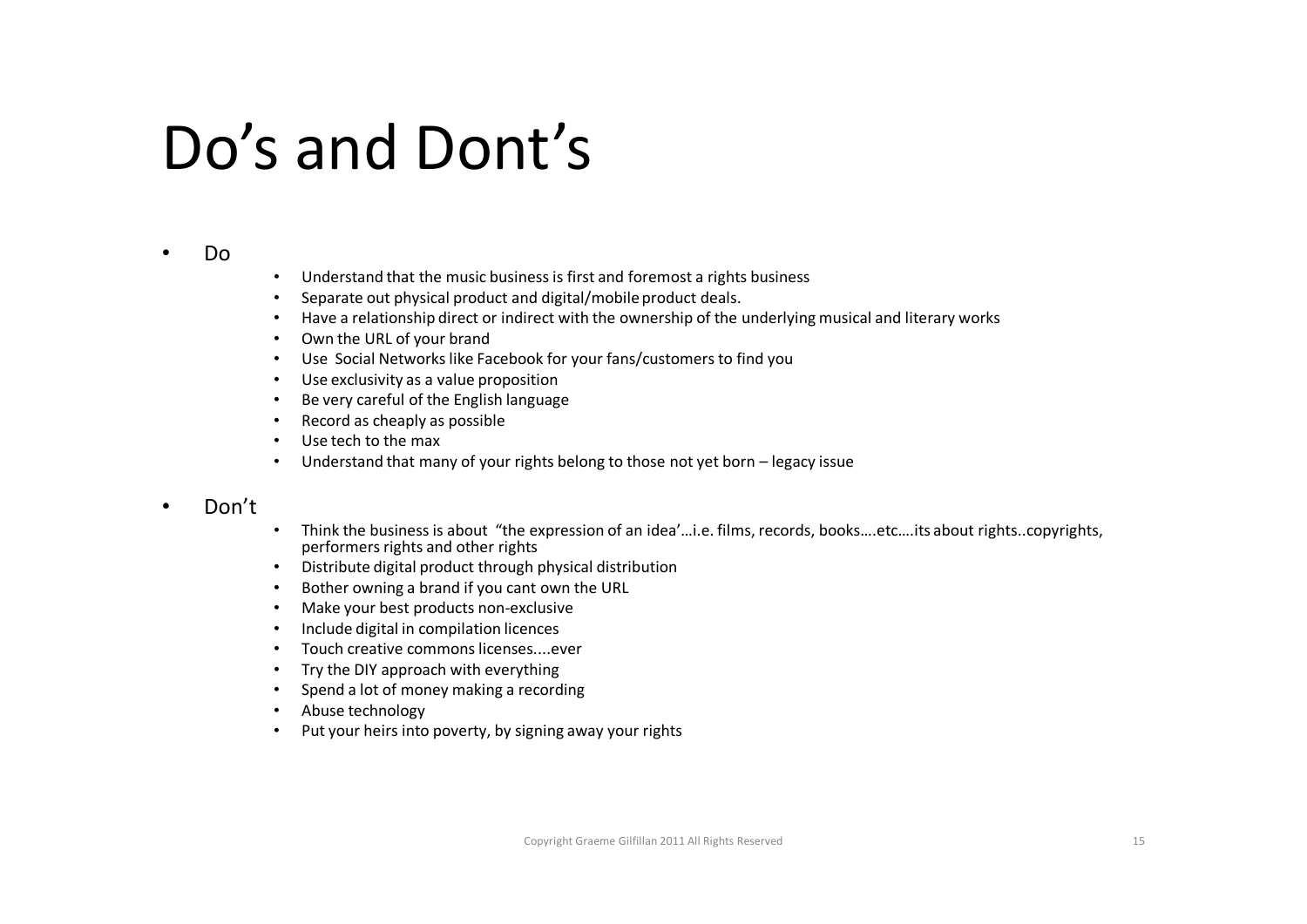### So where to focus? And why?



Copyright Graeme Gilfillan 2011 All Rights Reserved